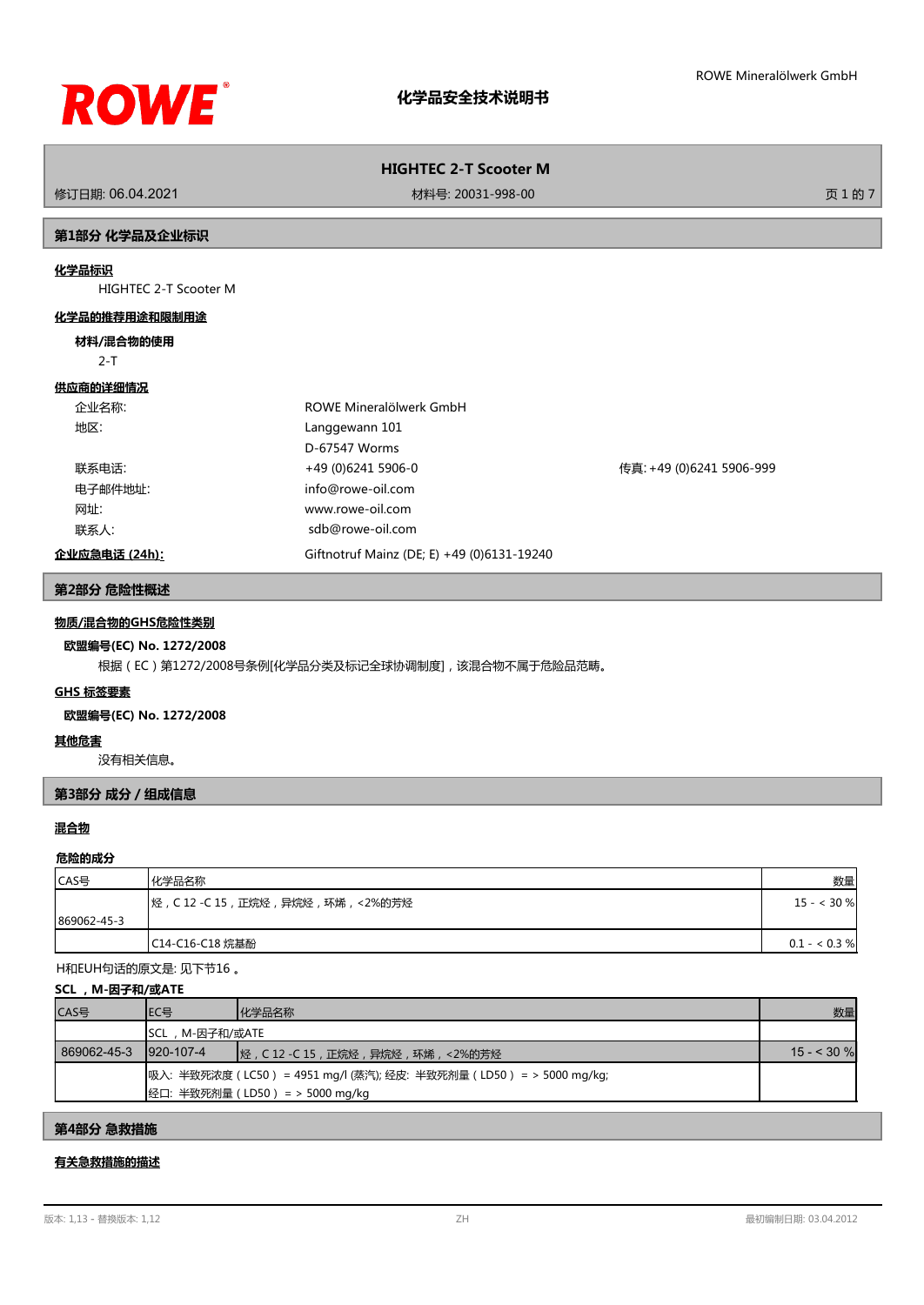## 修订日期: 06.04.2021 材料号: 20031-998-00 页 2 的 7

#### **若吸入**

提供新鲜空气。 如果出现呼吸困难或呼吸停顿,进行工呼吸。 必须医生处理。

#### **若皮肤接触**

接触到皮肤时,立刻用很多水 和 肥皂冲洗皮肤。 立即脱掉所有沾染的衣服,清洗后方可重新使用 如发生皮肤

刺激:求医/就诊。

## **若眼睛接触**

立刻小心且彻底的用洗眼设备或用水冲洗眼睛。

#### **若食入**

立刻漱口,喝1杯水。

### **最重要的症状和健康影响**

没有相关信息。

#### **对医生的特别提示**

症状处理。

#### **第5部分 消防措施**

#### **灭火介质**

#### **适合的灭火剂**

依照周边环境决定防火措施。

#### **特别危险性**

不易燃 。

#### **消防人员的特殊保护设备和防范措施**

火灾时: 使用不受周围空气影响的呼吸防护器。

#### **其他资料**

分开收集受污染的灭火水。切勿使其流入排水管道或地表水域。

#### **第6部分 泄漏应急处理**

#### **作业人员防护措施、防护装备和应急处置程序**

#### **一般提示**

使用个人防护装备

#### **环境保护措施**

勿使之进入地下水或水域。

#### **泄漏化学品的收容、清除方法及所使用的处置材料**

#### **其他资料或数据**

用会吸收液体的材料(沙、硅藻土、酸粘合剂、通用粘合剂)吸取。 取出的材料根据清除那一章处理。

#### **参照其他章节**

安全处理: 见 段 7 个人防护装备: 见 段 8 垃圾处理: 见 段 13

#### **第7部分 操作处置与储存**

#### **操作注意事项**

#### **关于安全操作的提示**

不需要特别的预防措施。

#### 不需要特别的防火措施。 **关于防火、防爆的提示**

**针对一般职业卫生保健的提示**

脱掉沾染的衣服。 休息前和工作结束时请洗手。 在工作场所不饮食、不抽烟、不擤鼻涕。

#### **安全储存的条件,包括任何不兼容性**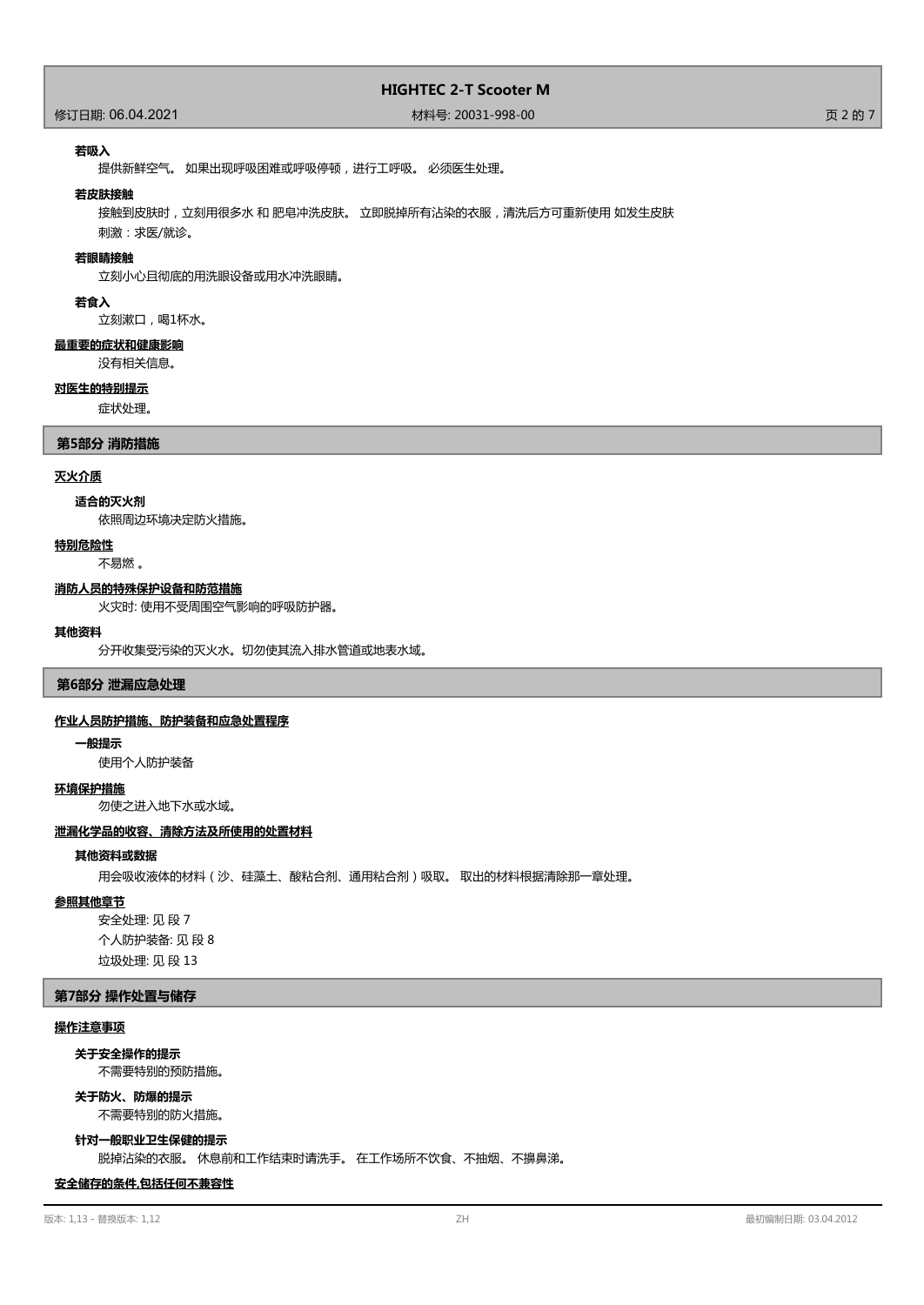## 修订日期: 06.04.2021 材料号: 20031-998-00 页 3 的 7

## **对存放空间和容器的要求**

容器密封好。

## **共同存放的提示**

不需要特别的预防措施。

**第8部分 接触控制和个体防护**

## **控制参数**

## **工程控制方法**



# **保护和卫生措施**

**眼部/面部防护**

戴防护眼罩/戴防护面具。

## **手部防护**

处理化学工作材料时,只能戴带有CE认证标记含四位数检验号码的化学防护手套。 挑选抗化学药品的防护手套 时,必须视工作场所特性而定的危险物质浓度和数量而定。 最好向手套制造厂家询问清楚以上所提特殊用途的 手套之化学药品抵抗性。

## **皮肤和身体防护**

防护服的使用。

#### **呼吸防护**

在通风不足的情况下 戴呼吸防护装置。

## **第9部分 理化特性**

## **基本物理和化学性质信息**

| 聚合状态: |     |
|-------|-----|
| 颜色:   | 黄色  |
| 气味:   | 特征性 |

| 物理状态变化        |                            |
|---------------|----------------------------|
| 熔点/凝固点:       | 没有界定                       |
| 沸点或初始沸点和沸腾范围: | 没有界定                       |
| Pourpoint::   | $\sim$ -24 °C DIN ISO 3016 |
| 闪点:           | >100 °C DIN ISO 2592       |
| 易燃性           |                            |
| 固体的/液体的:      | 不适用                        |
| 气体:           | 不适用                        |
| 爆炸性特性         |                            |
| 本产品不:有爆炸危险的。  |                            |
| 爆炸下限:         | 没有界定                       |
| 爆炸上限:         | 没有界定                       |
| 自燃温度          |                            |
| 固体:           | 不适用                        |
| 气体:           | 不适用                        |
| 分解温度:         | 没有界定                       |
| 助燃特性          |                            |
| 本产品不: 助燃的。    |                            |

**测试标准**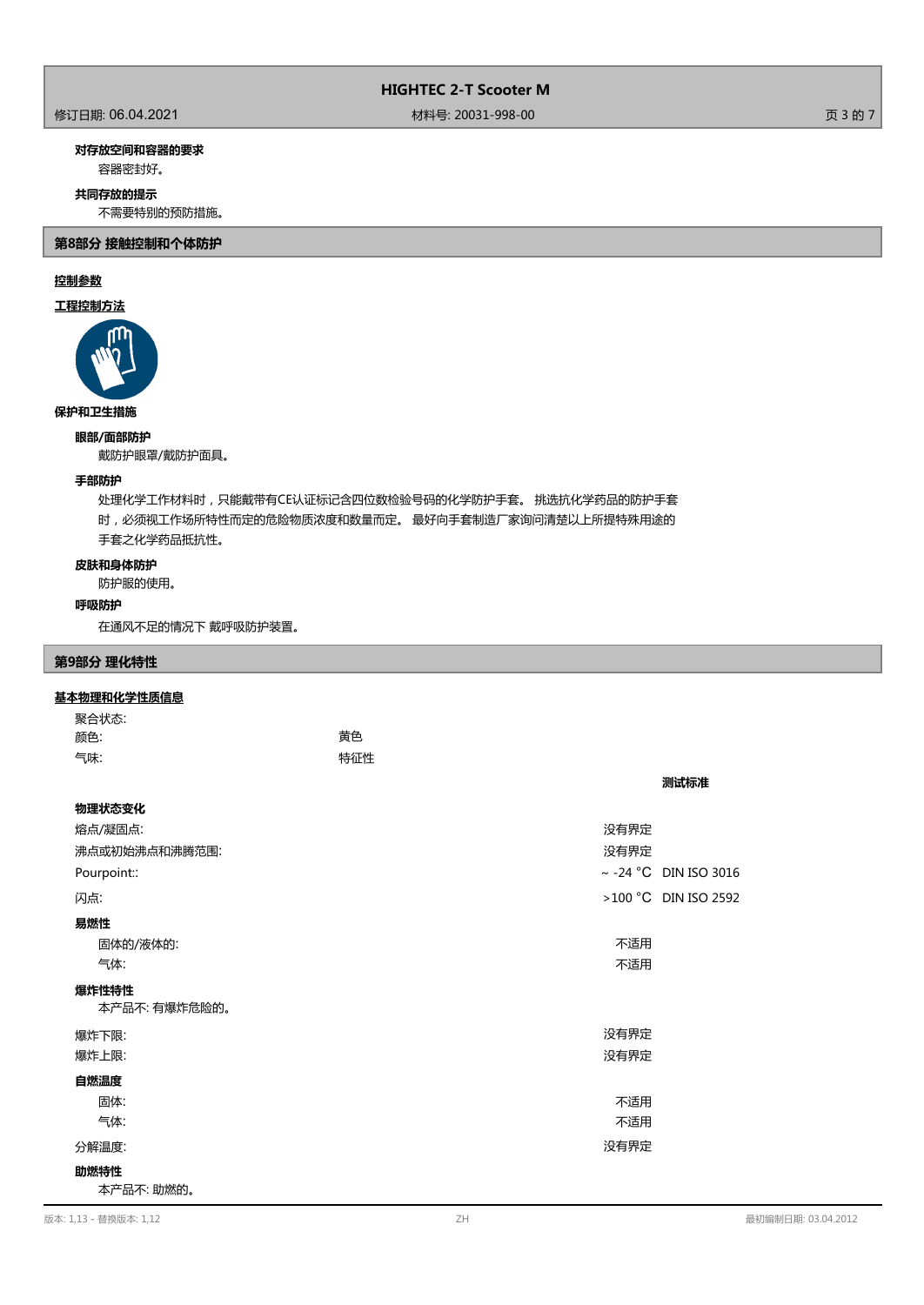|                    | <b>HIGHTEC 2-T Scooter M</b>             |               |
|--------------------|------------------------------------------|---------------|
| 修订日期: 06.04.2021   | 材料号: 20031-998-00                        | 页 4 的 7       |
| pH值:               |                                          | 不适用 DIN 51369 |
| 运动粘度:<br>(在 40 °C) | ~ 47 mm <sup>2</sup> /s DIN 51562        |               |
| 水溶性:<br>(在 20 °C)  | 事实上不可溶                                   |               |
| 在其它溶剂中的溶解度<br>没有界定 |                                          |               |
| 正辛醇-水分配系数:         | 没有界定                                     |               |
| 蒸汽压力:<br>(在 20 °C) | <0,1 hPa 计算.                             |               |
| 相对密度 (在 15 °C):    | $\sim 0.873$ g/cm <sup>3</sup> DIN 51757 |               |
| 相对蒸汽密度:            | 没有界定                                     |               |
| 其他资料或数据            |                                          |               |
| 其他安全特性             |                                          |               |
| 溶剂分离测试:            | 没有数据可使用                                  |               |
| 溶剂含量:              | 没有/没有 溶剂                                 |               |
| 固体:                | 没有界定                                     |               |
| 蒸发速率:              | 没有界定                                     |               |
| 其他资料               |                                          |               |
| 没有/没有              |                                          |               |

# **第10部分 稳定性和反应性**

# **反应性**

当按规定处理和存储时无有害反应。

## **危险反应**

无已知的危险反应。

## **避免接触的条件**

没有/没有

### **禁配物**

没有相关信息。

## **危险的分解产物**

无已知的危险分解产物。

# **第11部分 毒理学信息**

## **急性毒性**

## **急性毒性**

对呼吸道的刺激作用: 勿吸入气体/蒸气。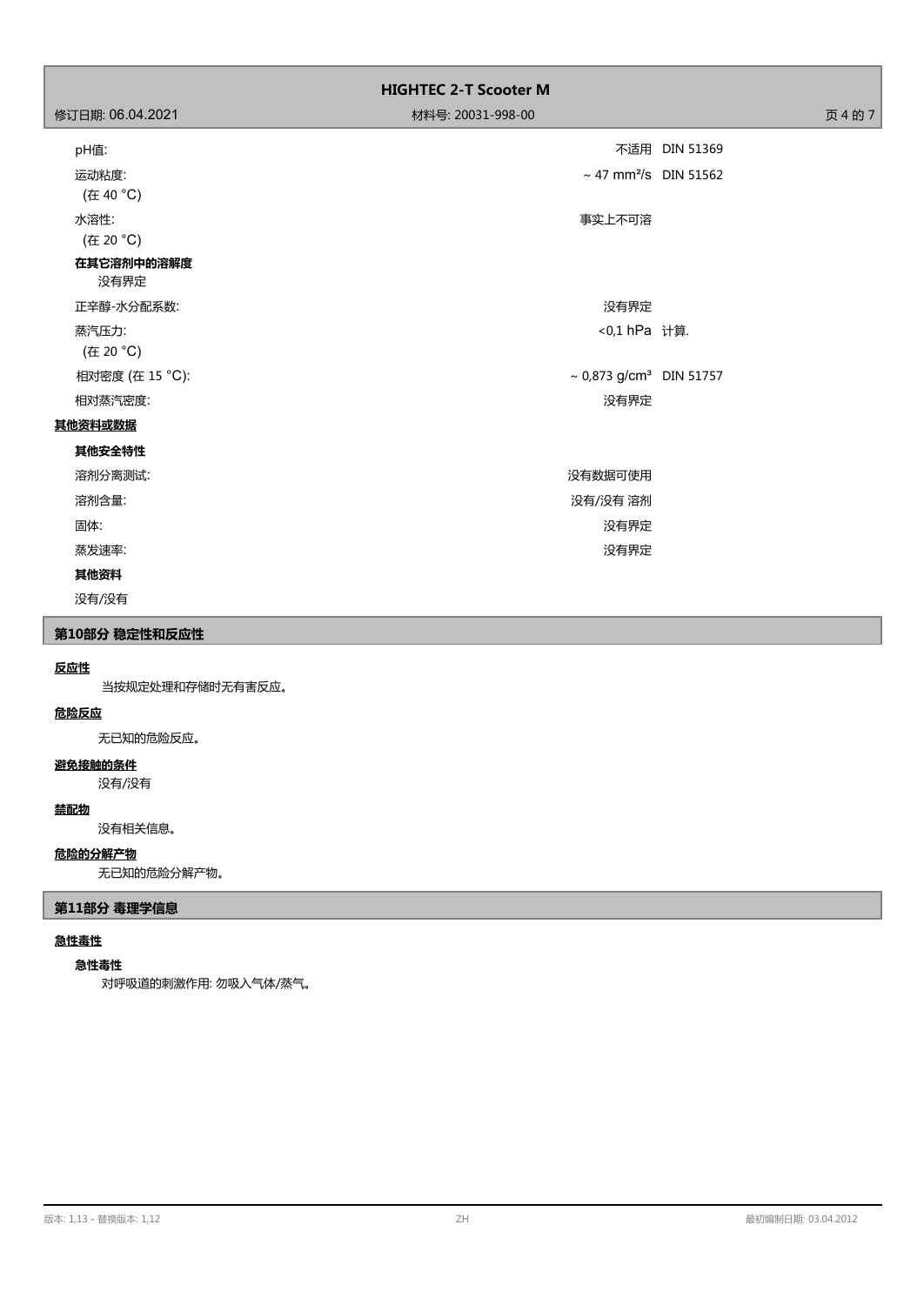### 修订日期: 06.04.2021 材料号: 20031-998-00 页 5 的 7

г

٦

| CAS号                                  | 化学品名称                                     |                                 |    |                                 |    |
|---------------------------------------|-------------------------------------------|---------------------------------|----|---------------------------------|----|
|                                       | 曝光途径                                      | 剂量                              | 种类 | 来源                              | 方法 |
| 869062-45-<br>$\overline{\mathbf{3}}$ | ┃烃 , C 12 -C 15 , 正烷烃 , 异烷烃 , 环烯 , <2%的芳烃 |                                 |    |                                 |    |
|                                       | 口服                                        | 半致死剂量 (LD50)<br>> 5000<br>mg/kg | 大鼠 | OECD-Richtlinien<br>401         |    |
|                                       | 皮肤吸收                                      | 半致死剂量 (LD50)<br>> 5000<br>mg/kg | 兔子 | <b>IOECD-Richtlinien</b><br>402 |    |
|                                       | 吸入 (4 h) 蒸汽                               | 半致死浓度 (LC50)<br>4951<br>mg/l    | 大鼠 | <b>IOECD-Richtlinien</b><br>403 |    |

#### **测试的补充说明**

根据(EC)第1272/2008号条例[化学品分类及标记全球协调制度],该混合物不属于危险品范畴。

**实务经验**

不适用

## **关于其他危险的信息**

## **第12部分 生态学信息**

#### **生态毒性**

本产品不: 生态毒性。

## **持久性和降解性**

本产品未经检验。

## **生物富集或生物积累性**

本产品未经检验。

### **土壤中的迁移性**

本产品未经检验。

#### **其他有害作用**

没有相关信息。

## **其他资料**

避免释放到环境中。

## **第13部分 废弃处置**

## **废弃物处置方法**

#### **建议**

勿使之进入地下水或水域。 根据官署的规定处理废物。

#### **受污染的容器和包装的处置方法**

用很多水清洗。 完全清空的包装材料可以回收再利用。

## **第14部分 运输信息**

#### **海运 (IMDG)**

| <u>UN号:</u> | 根据运输法规,未被分类为危险品。 |
|-------------|------------------|
| 联合国运输名称:    | 根据运输法规,未被分类为危险品。 |
| 联合国危险性分类:   | 根据运输法规,未被分类为危险品。 |
| 包装类别:       | 根据运输法规,未被分类为危险品。 |

**空运 (ICAO-TI/IATA-DGR)**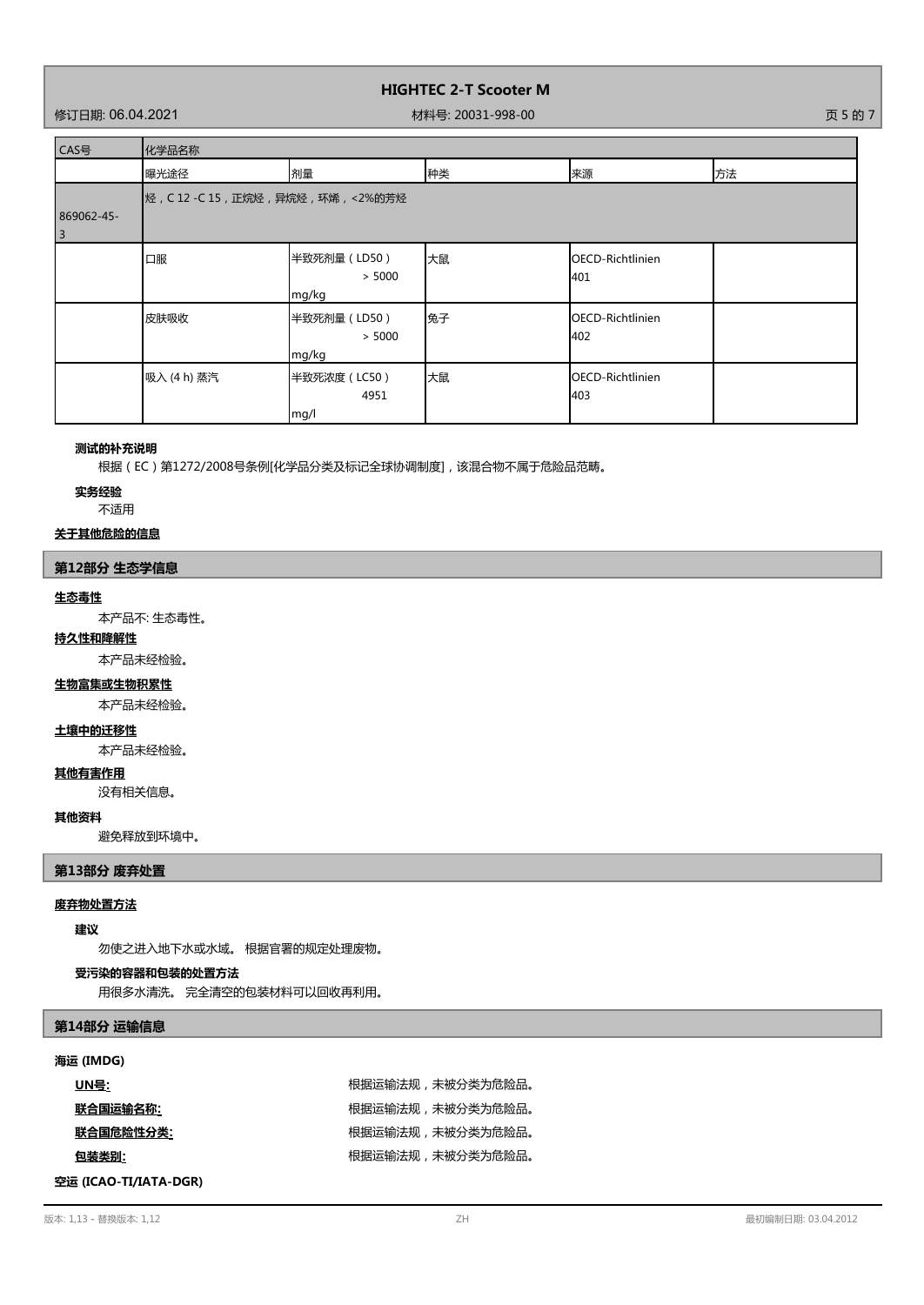|                                           | <b>HIGHTEC 2-T Scooter M</b> |      |
|-------------------------------------------|------------------------------|------|
|                                           |                              |      |
| 修订日期: 06.04.2021                          | 材料号: 20031-998-00            | 页6的7 |
| <u> UN号</u> :                             | 根据运输法规,未被分类为危险品。             |      |
| 联合国运输名称:                                  | 根据运输法规,未被分类为危险品。             |      |
| <u>联合国危险性分类:</u>                          | 根据运输法规,未被分类为危险品。             |      |
| 包装类别:                                     | 根据运输法规,未被分类为危险品。             |      |
| 对环境的危害                                    |                              |      |
| 对环境有害的物质:                                 | 不                            |      |
| 使用者特殊预防措施                                 |                              |      |
| 根据运输法规,未被分类为危险品。                          |                              |      |
| 大宗货物运输根据 MARPOL-公约 73/78 附录 II 和 IBC-Code |                              |      |

根据运输法规,未被分类为危险品。

## **第15部分 法规信息**

## **化学品的安全、健康和环境条例**

#### **国家的规章**

皮肤吸收 / 敏感化: インディオン インスポーツ マンクリン しゅうしょう マイン しゅうしょう

#### **第16部分 其他信息**

#### **变更**

此技术说明书与之前的版本有所变更,变更部分位于: 2,3,4,5,6,7,8,9,10,11,12,13,15.

#### **缩略语和首字母缩写**

ADR: Accord européen sur le transport des marchandises dangereuses par Route (European Agreement concerning the International Carriage of Dangerous Goods by Road) IMDG: International Maritime Code for Dangerous Goods IATA: International Air Transport Association GHS: Globally Harmonized System of Classification and Labelling of Chemicals EINECS: European Inventory of Existing Commercial Chemical Substances ELINCS: European List of Notified Chemical Substances CAS: Chemical Abstracts Service LC50: Lethal concentration, 50% LD50: Lethal dose, 50% CLP: Classification, labelling and Packaging REACH: Registration, Evaluation and Authorization of Chemicals GHS: Globally Harmonised System of Classification, Labelling and Packaging of Chemicals UN: United Nations DNEL: Derived No Effect Level DMEL: Derived Minimal Effect Level PNEC: Predicted No Effect Concentration ATE: Acute toxicity estimate LL50: Lethal loading, 50% EL50: Effect loading, 50% EC50: Effective Concentration 50% ErC50: Effective Concentration 50%, growth rate NOEC: No Observed Effect Concentration BCF: Bio-concentration factor PBT: persistent, bioaccumulative, toxic vPvB: very persistent, very bioaccumulative RID: Regulations concerning the international carriage of dangerous goods by rail ADN: European Agreement concerning the International Carriage of Dangerous Goods by Inland Waterways (Accord européen relatif au transport international des marchandises dangereuses par